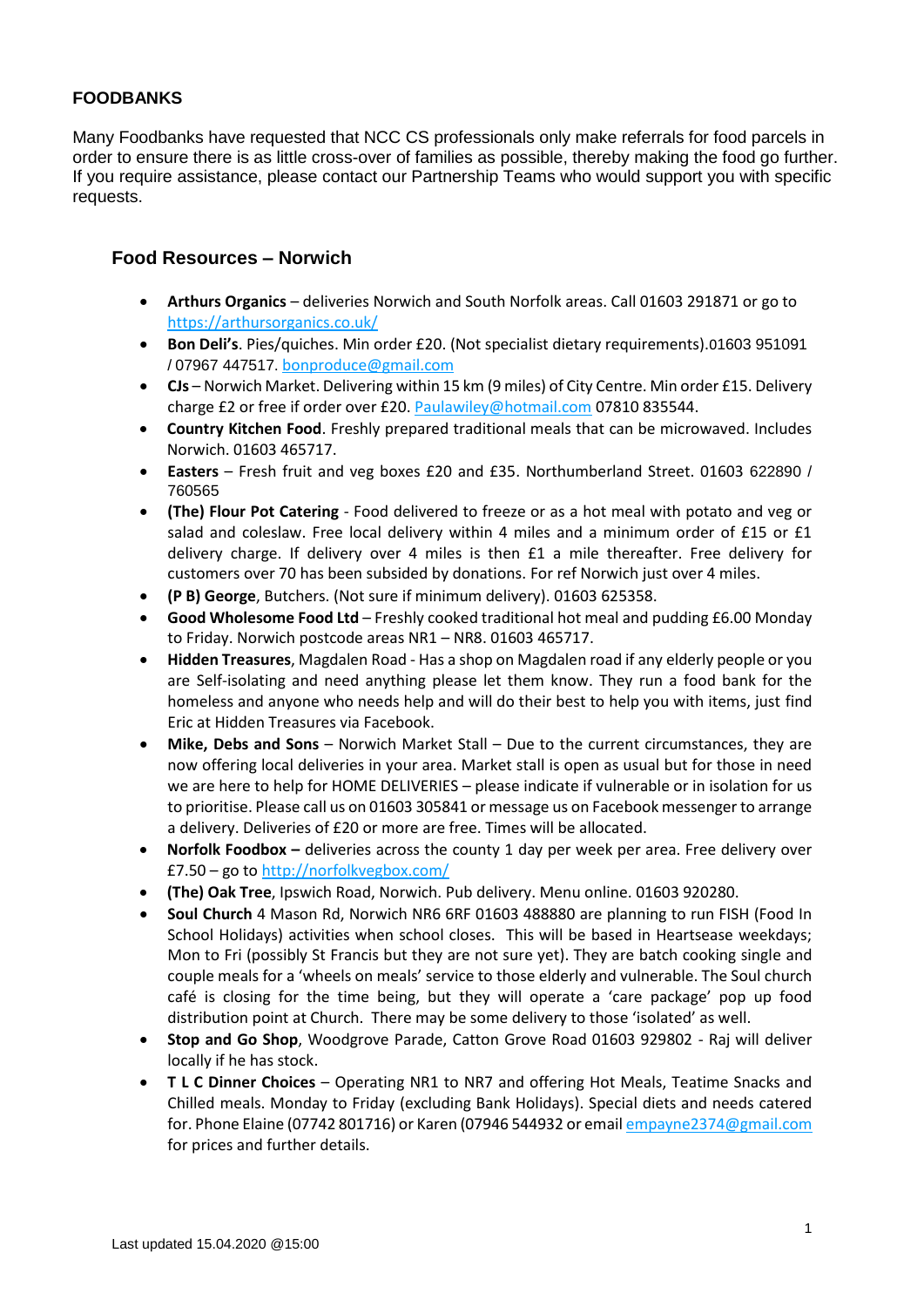# **Hot Meals – Norwich**

## **Monday**

- St Stephen's Church Café Pay what you can afford, minimum charge £1 (10am to 4pm)
- Salvation Army, Pottergate Arc Hot breakfast £1.20/free toast (8-10.45am)
- Soul Church offering hot food at Haymarket 7pm-8pm

#### **Tuesday**

- Norwich Elim Church, Trory Street Free breakfast and dinner (9.30am 12.30pm)
- Oak Grove Chapel, 70 Catton Grove Road Free hot meal (6-7.30pm)
- People's Picnic, Haymarket (8pm)
- Russell Street Community Centre Spud Club Tuesday's in term time, 4:30 6pm. A meal for primary school aged children and parents.
- St Stephen's Church Café Pay what you can, minimum £1 (10am to 4pm)
- Salvation Army, Pottergate Arc Hot breakfast £1.20/free toast (8-10.45am)

#### **Wednesday**

- Harford Community Centre mostly cakes and bread rolls available to any local residents of Lakenham and Tuckswood who need them. (2.15-3.15pm)
- New Hope Christian Centre, 2 Martineau Lane Light lunch (10am-2pm)
- Norwich Soup Movement, Haymarket (8pm)
- Russell Street Community Centre Noah's Boat Toddler group on Wednesday's term time, 10 11:30. Includes tea and cake for parents and kids snack too.
- St Stephen's Church Café Pay what you can, minimum £1. (10am to 4pm)
- Salvation Army, Pottergate Arc Hot breakfast £1.20/free toast (8-10.45am)
- Soul Church Haymarket hot food 7pm 8pm

# **Thursday**

- Norwich Soup Movement, Haymarket (8pm) (unsure if this is still on)
- St Stephen's Church Café Pay what you can, minimum £1 (10am to 4pm)
- Salvation Army, Pottergate Arc Hot breakfast £1.20/free toast (8-10.45am)

#### **Friday**

- Bishops Bridge House on Gas Hill 12:30pm
- Food Cycle, Quaker Meeting House, Upper Goat Lane, NR2 1EW Hot meal (7pm)
- Salvation Army, Pottergate Arc Hot breakfast £1.20/free toast (8-10.45am)
- St Stephen's Church Café, Pay what you can, minimum £1 (10am to 4pm)
- Society Alive Community café still runs every 1st and 3rd Fridays of every month (12.30-2.30) Clover Hill Village Hall, Humbleyard, Norwich, NR5 9BN
- Salvation Army, Pottergate Arc (7.30pm 9.30pm)
- Soul Church hot food at Haymarket 7pm 8pm
- Trinity United Reform Church, 1 Unthank Rd (City end) Hot breakfast 50p Soup/bread (12.30pm 1.30pm)
- YMCA Central on All Saints Green 12:15pm

#### **Saturday**

- City Saints in Action, St Augustine's Church Hall, St Augustine's Street –Jacket potato with filling, £donation (4pm – 7pm)
- Russell Street Community Centre Breakfast Club every Saturday 10-11:30
- St Stephen's Church Café, (10am-4pm) Pay what you can, minimum £1
- Society Alive Soup evening (4.30-6.30) Clover Hill Village Hall, Humbleyard, Norwich, NR5 9BN
- The Welcome Wagon, breakfast food and drinks City Centre 6am